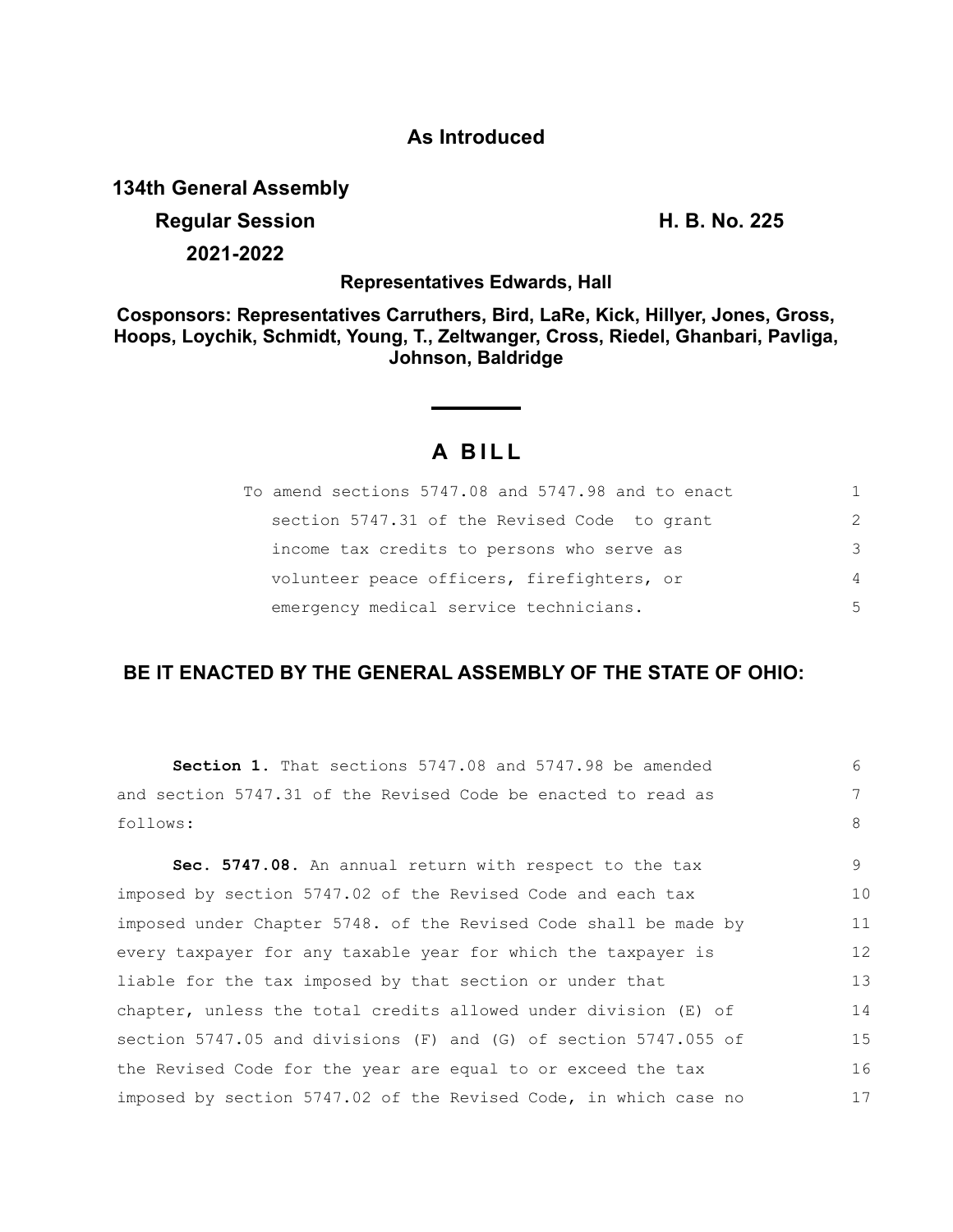return shall be required unless the taxpayer is liable for a tax imposed pursuant to Chapter 5748. of the Revised Code. 18 19

(A) If an individual is deceased, any return or notice required of that individual under this chapter shall be made and filed by that decedent's executor, administrator, or other person charged with the property of that decedent. 20 21

(B) If an individual is unable to make a return or notice required by this chapter, the return or notice required of that individual shall be made and filed by the individual's duly authorized agent, guardian, conservator, fiduciary, or other person charged with the care of the person or property of that individual. 24 25 26 27 28 29

(C) Returns or notices required of an estate or a trust shall be made and filed by the fiduciary of the estate or trust.

(D)(1)(a) Except as otherwise provided in division (D)(1) (b) of this section, any pass-through entity may file a single return on behalf of one or more of the entity's investors other than an investor that is a person subject to the tax imposed under section 5733.06 of the Revised Code. The single return shall set forth the name, address, and social security number or other identifying number of each of those pass-through entity investors and shall indicate the distributive share of each of those pass-through entity investor's income taxable in this state in accordance with sections 5747.20 to 5747.231 of the Revised Code. Such pass-through entity investors for whom the pass-through entity elects to file a single return are not entitled to the exemption or credit provided for by sections 5747.02 and 5747.022 of the Revised Code; shall calculate the tax before business credits at the highest rate of tax set forth in section 5747.02 of the Revised Code for the taxable year for 32 33 34 35 36 37 38 39 40 41 42 43 44 45 46 47

22 23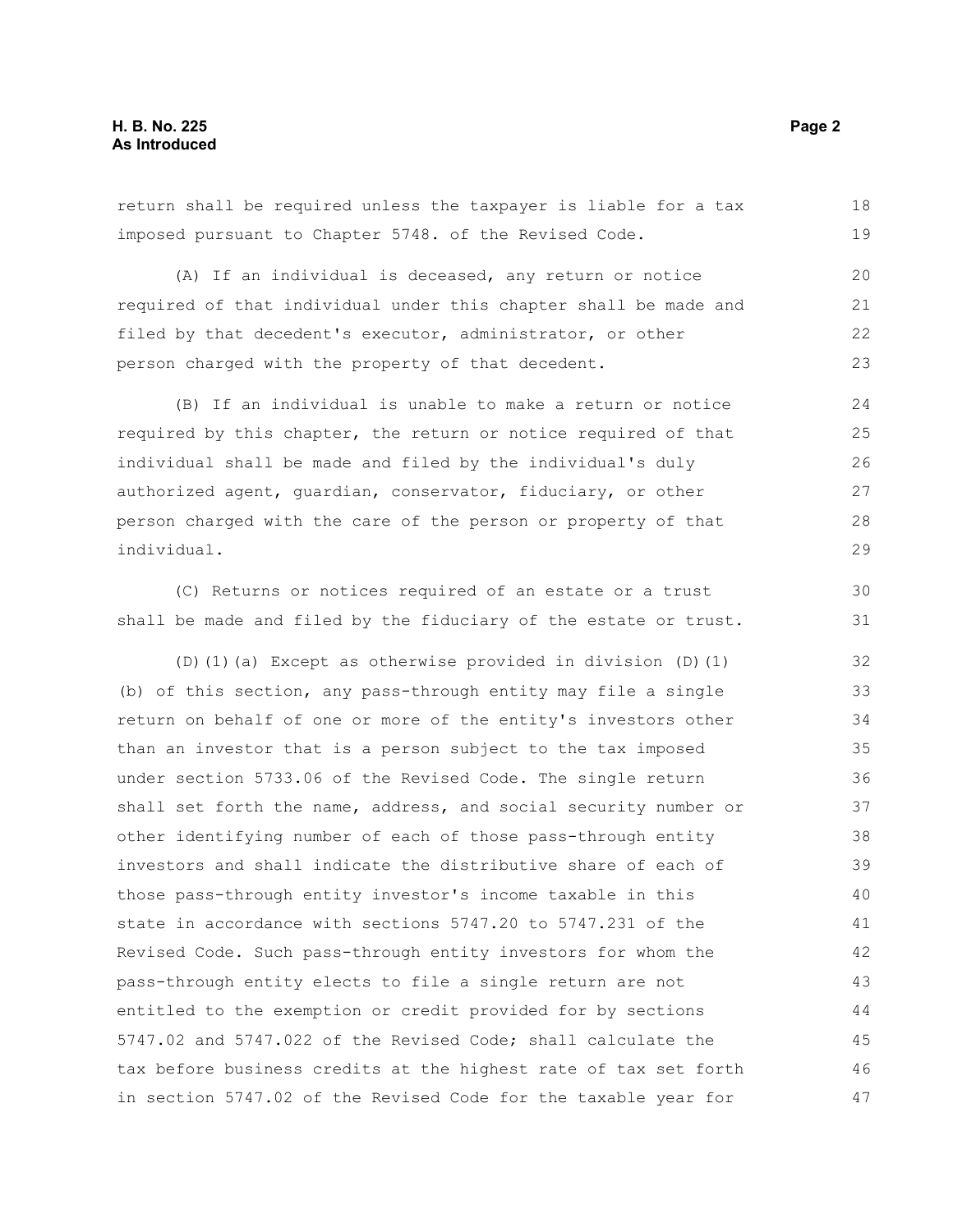#### **H. B. No. 225** Page 3 **As Introduced**

which the return is filed; and are entitled to only their distributive share of the business credits as defined in division (D)(2) of this section. A single check drawn by the pass-through entity shall accompany the return in full payment of the tax due, as shown on the single return, for such investors, other than investors who are persons subject to the tax imposed under section 5733.06 of the Revised Code. 48 49 50 51 52 53 54

(b)(i) A pass-through entity shall not include in such a single return any investor that is a trust to the extent that any direct or indirect current, future, or contingent beneficiary of the trust is a person subject to the tax imposed under section 5733.06 of the Revised Code. 55 56 57 58 59

(ii) A pass-through entity shall not include in such a single return any investor that is itself a pass-through entity to the extent that any direct or indirect investor in the second pass-through entity is a person subject to the tax imposed under section 5733.06 of the Revised Code.

(c) Nothing in division (D) of this section precludes the tax commissioner from requiring such investors to file the return and make the payment of taxes and related interest, penalty, and interest penalty required by this section or section 5747.02, 5747.09, or 5747.15 of the Revised Code. Nothing in division (D) of this section precludes such an investor from filing the annual return under this section, utilizing the refundable credit equal to the investor's proportionate share of the tax paid by the pass-through entity on behalf of the investor under division (I) of this section, and making the payment of taxes imposed under section 5747.02 of the Revised Code. Nothing in division (D) of this section shall be construed to provide to such an investor or pass-through 65 66 67 68 69 70 71 72 73 74 75 76 77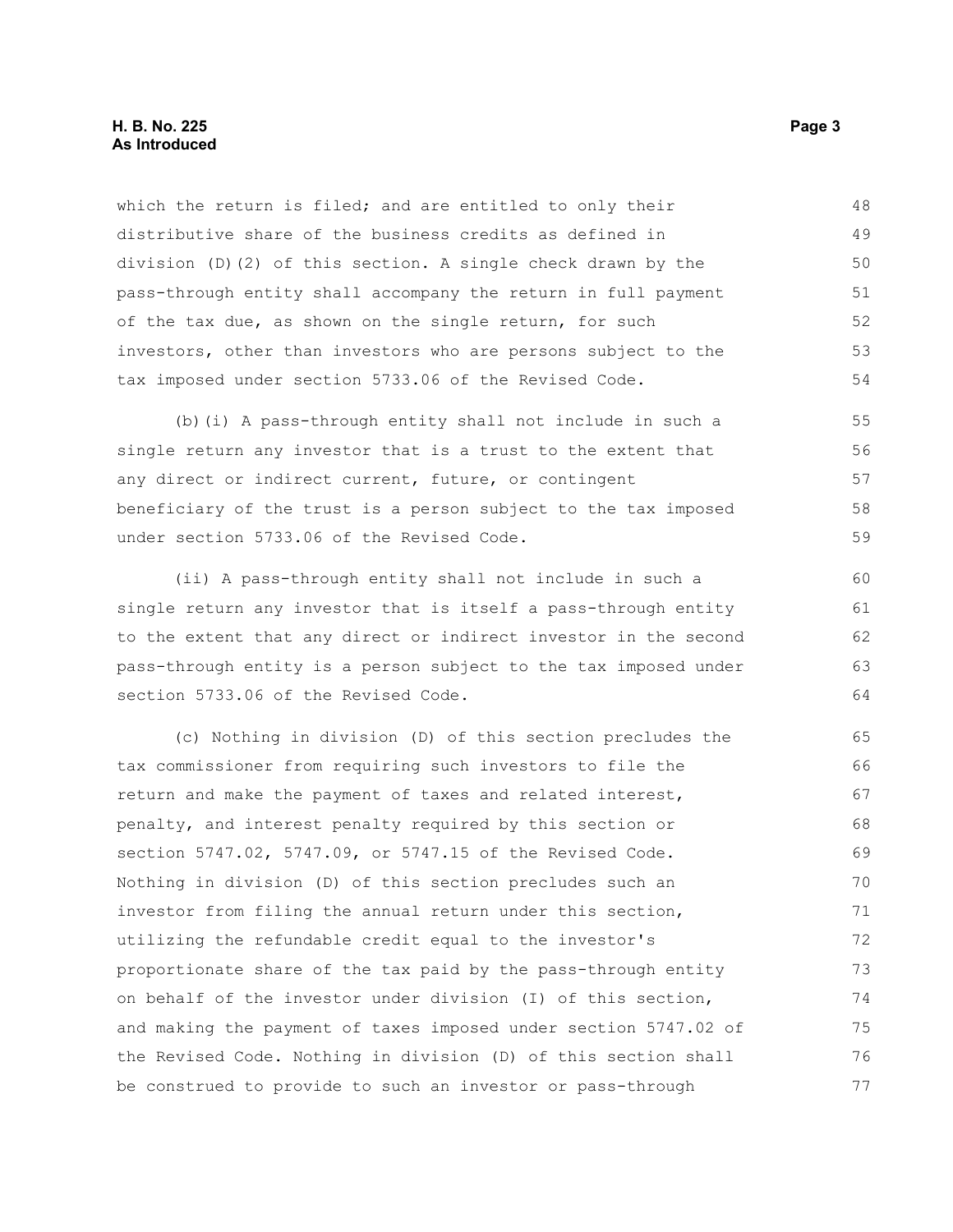entity any additional deduction or credit, other than the credit provided by division (I) of this section, solely on account of the entity's filing a return in accordance with this section. Such a pass-through entity also shall make the filing and payment of estimated taxes on behalf of the pass-through entity investors other than an investor that is a person subject to the tax imposed under section 5733.06 of the Revised Code. (2) For the purposes of this section, "business credits" means the credits listed in section 5747.98 of the Revised Code excluding the following credits: (a) The retirement income credit under division (B) of section 5747.055 of the Revised Code; (b) The senior citizen credit under division (F) of section 5747.055 of the Revised Code; (c) The lump sum distribution credit under division (G) of section 5747.055 of the Revised Code; (d) The dependent care credit under section 5747.054 of the Revised Code; (e) The lump sum retirement income credit under division (C) of section 5747.055 of the Revised Code; (f) The lump sum retirement income credit under division (D) of section 5747.055 of the Revised Code; (g) The lump sum retirement income credit under division (E) of section 5747.055 of the Revised Code; (h) The credit for displaced workers who pay for job training under section 5747.27 of the Revised Code; (i) The twenty-dollar personal exemption credit under 78 79 80 81 82 83 84 85 86 87 88 89 90 91 92 93 94 95 96 97 98 99 100 101 102 103 104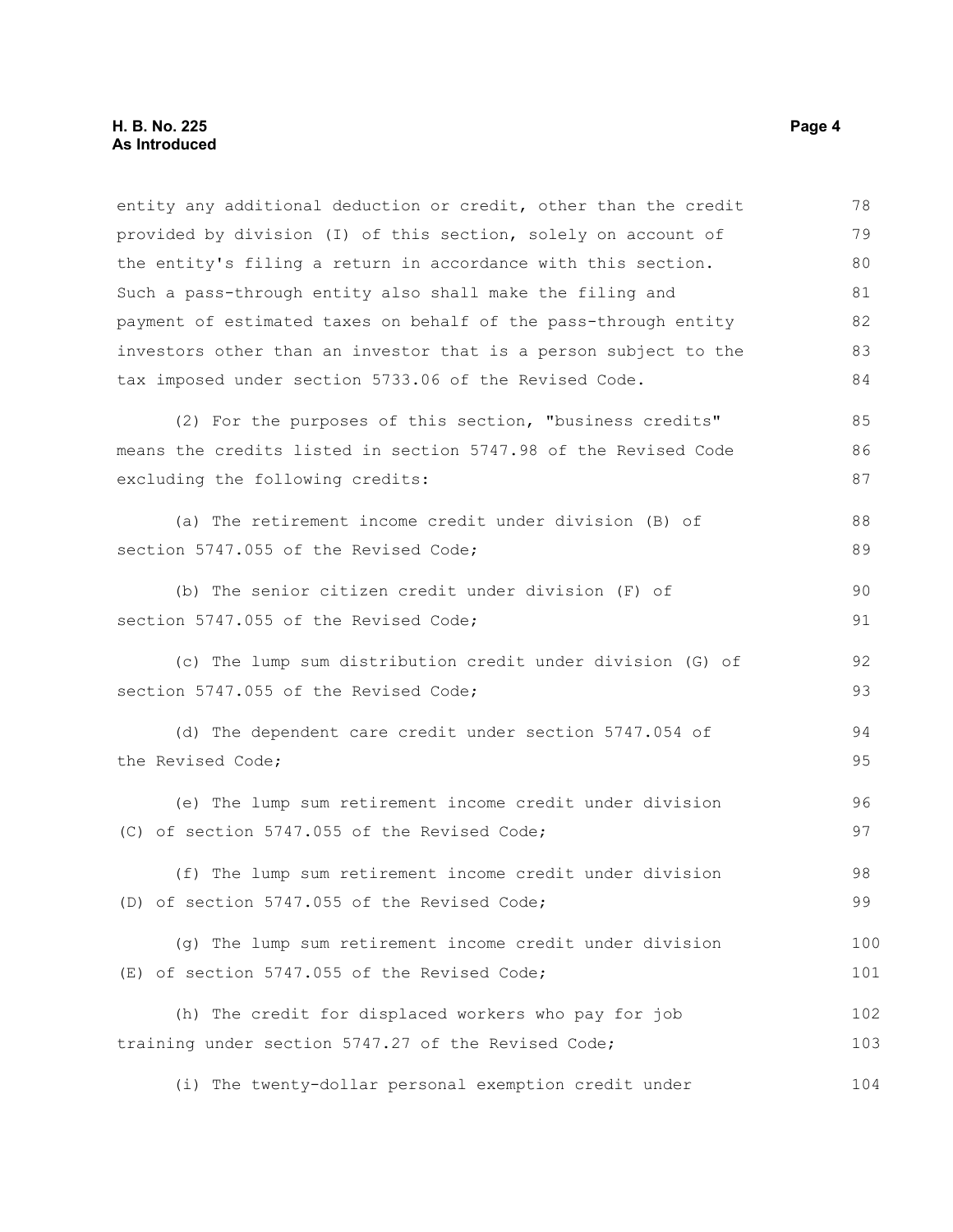| section 5747.022 of the Revised Code;                                                                                              | 105        |
|------------------------------------------------------------------------------------------------------------------------------------|------------|
| (j) The joint filing credit under division (E) of section<br>5747.05 of the Revised Code;                                          | 106<br>107 |
| (k) The nonresident credit under division (A) of section<br>5747.05 of the Revised Code;                                           | 108<br>109 |
| (1) The credit for a resident's out-of-state income under<br>division (B) of section 5747.05 of the Revised Code;                  | 110<br>111 |
| (m) The earned income tax credit under section 5747.71 of<br>the Revised Code;                                                     | 112<br>113 |
| (n) The lead abatement credit under section 5747.26 of the<br>Revised Code <sub>i</sub>                                            | 114<br>115 |
| (o) The credit for volunteer emergency responders under<br>section 5747.31 of the Revised Code.                                    | 116<br>117 |
| (3) The election provided for under division (D) of this                                                                           | 118        |
| section applies only to the taxable year for which the election<br>is made by the pass-through entity. Unless the tax commissioner | 119<br>120 |
| provides otherwise, this election, once made, is binding and                                                                       | 121        |
| irrevocable for the taxable year for which the election is made.                                                                   | 122        |
| Nothing in this division shall be construed to provide for any                                                                     | 123        |
| deduction or credit that would not be allowable if a nonresident                                                                   | 124        |
| pass-through entity investor were to file an annual return.                                                                        | 125        |
| (4) If a pass-through entity makes the election provided                                                                           | 126        |
| for under division (D) of this section, the pass-through entity                                                                    | 127        |
| shall be liable for any additional taxes, interest, interest                                                                       | 128        |
| penalty, or penalties imposed by this chapter if the tax                                                                           | 129        |
| commissioner finds that the single return does not reflect the                                                                     | 130        |
| correct tax due by the pass-through entity investors covered by                                                                    | 131        |
| that return. Nothing in this division shall be construed to                                                                        | 132        |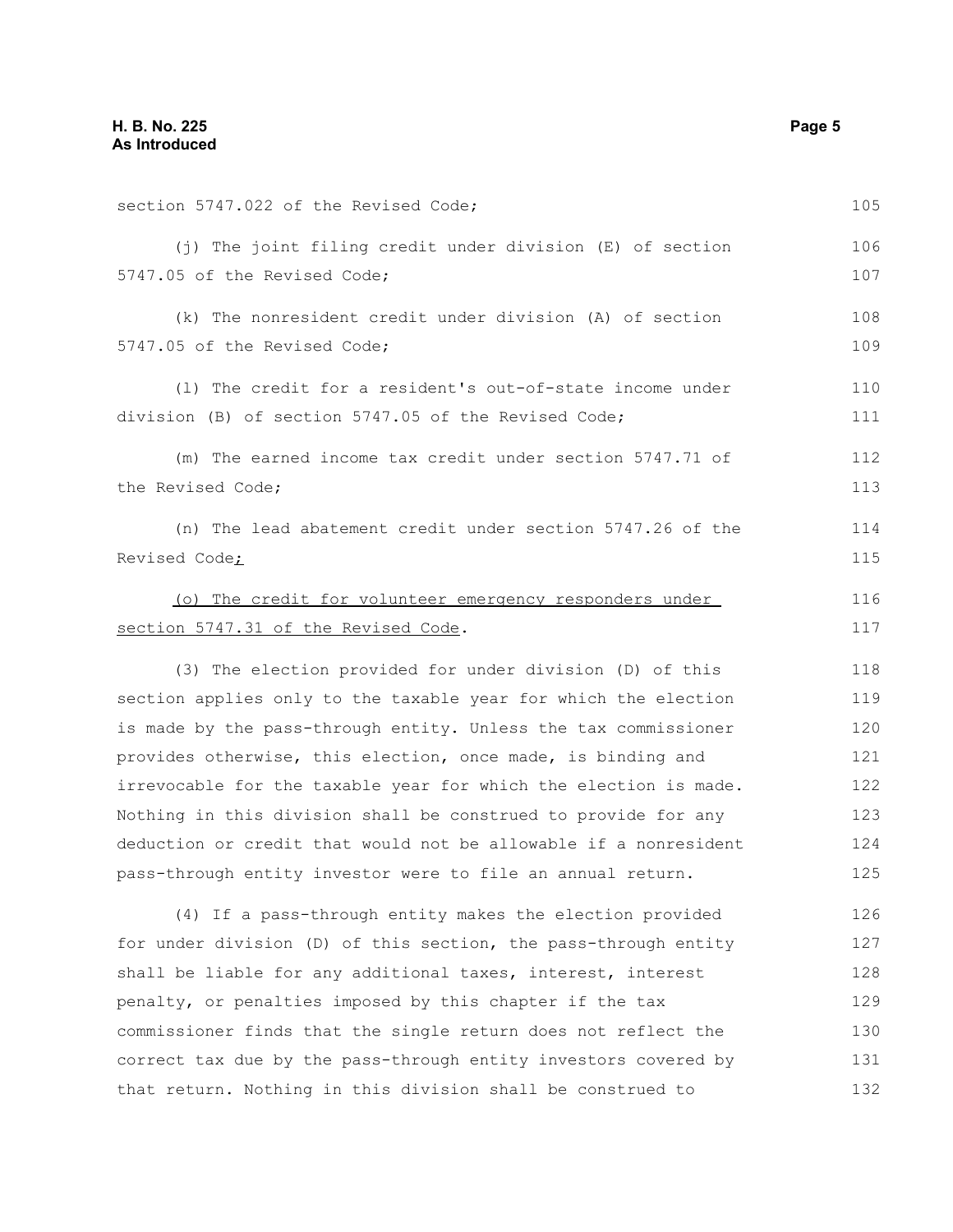### **H. B. No. 225** Page 6 **As Introduced**

limit or alter the liability, if any, imposed on pass-through entity investors for unpaid or underpaid taxes, interest, interest penalty, or penalties as a result of the pass-through entity's making the election provided for under division (D) of this section. For the purposes of division (D) of this section, "correct tax due" means the tax that would have been paid by the pass-through entity had the single return been filed in a manner reflecting the commissioner's findings. Nothing in division (D) of this section shall be construed to make or hold a passthrough entity liable for tax attributable to a pass-through entity investor's income from a source other than the passthrough entity electing to file the single return. 133 134 135 136 137 138 139 140 141 142 143 144

(E) If a husband and wife file a joint federal income tax return for a taxable year, they shall file a joint return under this section for that taxable year, and their liabilities are joint and several, but, if the federal income tax liability of either spouse is determined on a separate federal income tax return, they shall file separate returns under this section. 145 146 147 148 149 150

If either spouse is not required to file a federal income tax return and either or both are required to file a return pursuant to this chapter, they may elect to file separate or joint returns, and, pursuant to that election, their liabilities are separate or joint and several. If a husband and wife file separate returns pursuant to this chapter, each must claim the taxpayer's own exemption, but not both, as authorized under section 5747.02 of the Revised Code on the taxpayer's own return. 151 152 153 154 155 156 157 158 159

(F) Each return or notice required to be filed under this section shall contain the signature of the taxpayer or the taxpayer's duly authorized agent and of the person who prepared 160 161 162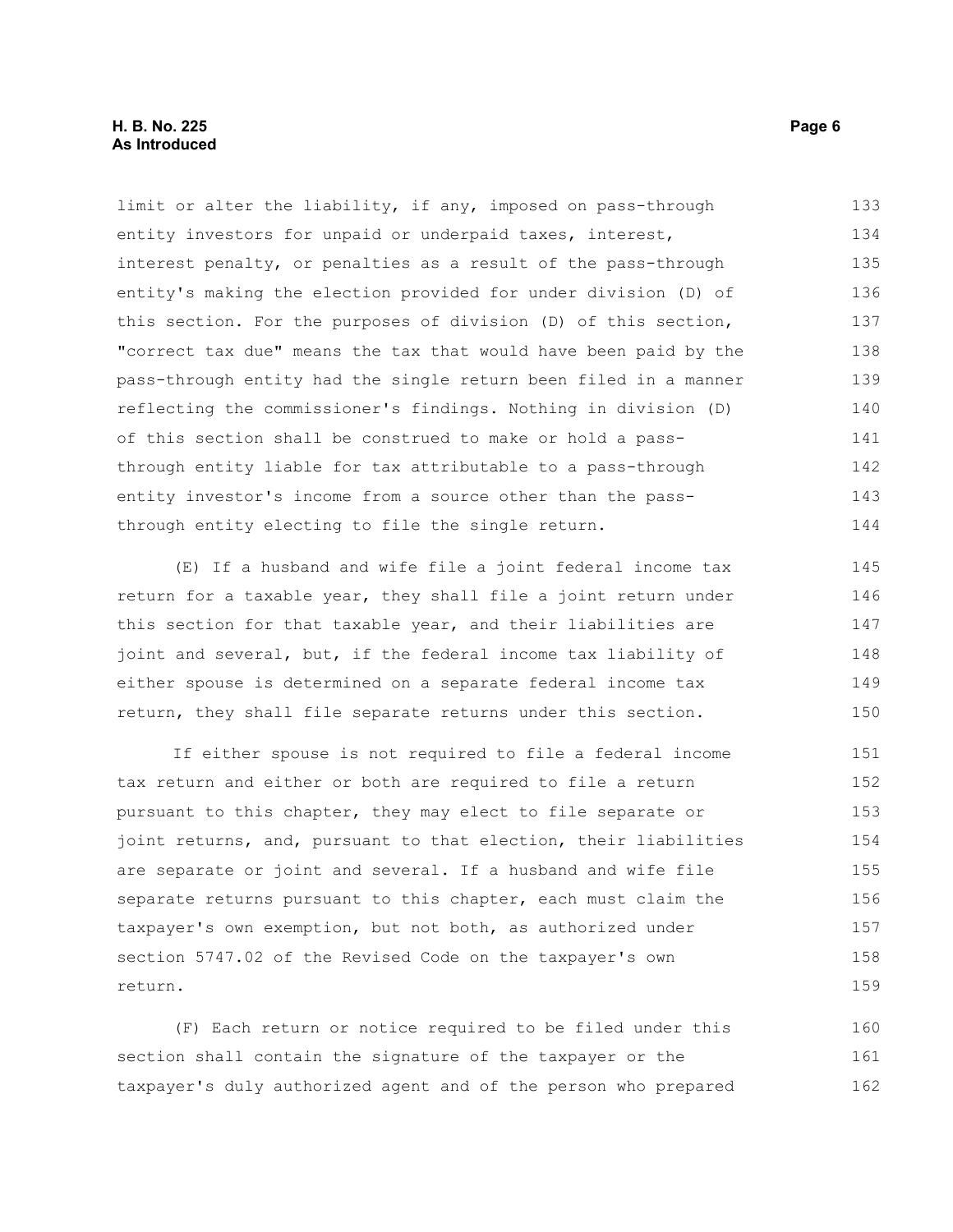the return for the taxpayer, and shall include the taxpayer's social security number. Each return shall be verified by a declaration under the penalties of perjury. The tax commissioner shall prescribe the form that the signature and declaration shall take. 163 164 165 166 167

(G) Each return or notice required to be filed under this section shall be made and filed as required by section 5747.04 of the Revised Code, on or before the fifteenth day of April of each year, on forms that the tax commissioner shall prescribe, together with remittance made payable to the treasurer of state in the combined amount of the state and all school district income taxes shown to be due on the form.

Upon good cause shown, the commissioner may extend the period for filing any notice or return required to be filed under this section and may adopt rules relating to extensions. If the extension results in an extension of time for the payment of any state or school district income tax liability with respect to which the return is filed, the taxpayer shall pay at the time the tax liability is paid an amount of interest computed at the rate per annum prescribed by section 5703.47 of the Revised Code on that liability from the time that payment is due without extension to the time of actual payment. Except as provided in section 5747.132 of the Revised Code, in addition to all other interest charges and penalties, all taxes imposed under this chapter or Chapter 5748. of the Revised Code and remaining unpaid after they become due, except combined amounts due of one dollar or less, bear interest at the rate per annum prescribed by section 5703.47 of the Revised Code until paid or until the day an assessment is issued under section 5747.13 of the Revised Code, whichever occurs first. 175 176 177 178 179 180 181 182 183 184 185 186 187 188 189 190 191 192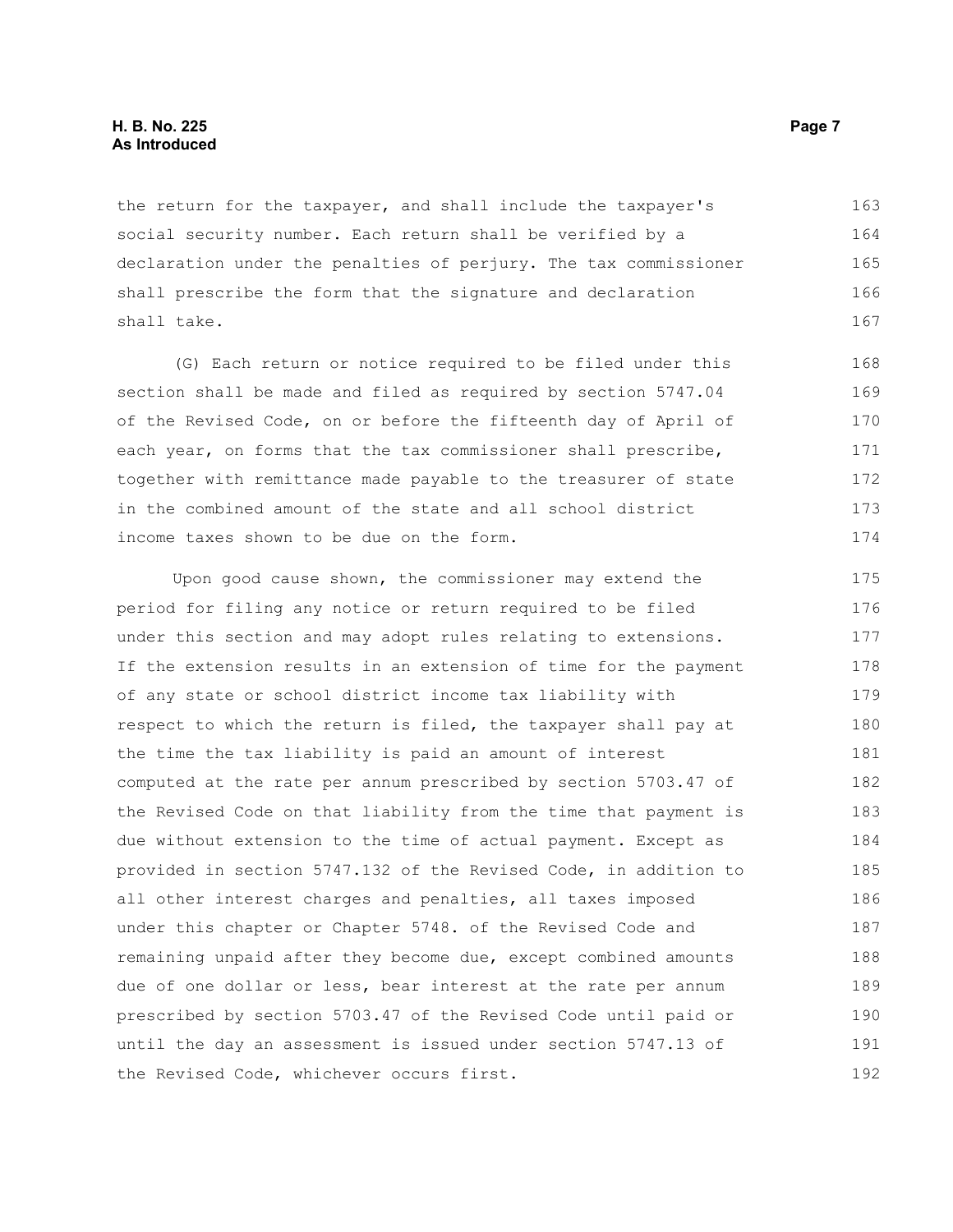### **H. B. No. 225 Page 8 As Introduced**

If the commissioner considers it necessary in order to ensure the payment of the tax imposed by section 5747.02 of the Revised Code or any tax imposed under Chapter 5748. of the Revised Code, the commissioner may require returns and payments to be made otherwise than as provided in this section. 193 194 195 196 197

To the extent that any provision in this division conflicts with any provision in section 5747.026 of the Revised Code, the provision in that section prevails. 198 199 200

(H) The amounts withheld by an employer pursuant to section 5747.06 of the Revised Code, a casino operator pursuant to section 5747.063 of the Revised Code, or a lottery sales agent pursuant to section 5747.064 of the Revised Code shall be allowed to the recipient of the compensation casino winnings, or lottery prize award as credits against payment of the appropriate taxes imposed on the recipient by section 5747.02 and under Chapter 5748. of the Revised Code. 201 202 203 204 205 206 207 208

(I) If a pass-through entity elects to file a single return under division (D) of this section and if any investor is required to file the annual return and make the payment of taxes required by this chapter on account of the investor's other income that is not included in a single return filed by a passthrough entity or any other investor elects to file the annual return, the investor is entitled to a refundable credit equal to the investor's proportionate share of the tax paid by the passthrough entity on behalf of the investor. The investor shall claim the credit for the investor's taxable year in which or with which ends the taxable year of the pass-through entity. Nothing in this chapter shall be construed to allow any credit provided in this chapter to be claimed more than once. For the purpose of computing any interest, penalty, or interest penalty, 209 210 211 212 213 214 215 216 217 218 219 220 221 222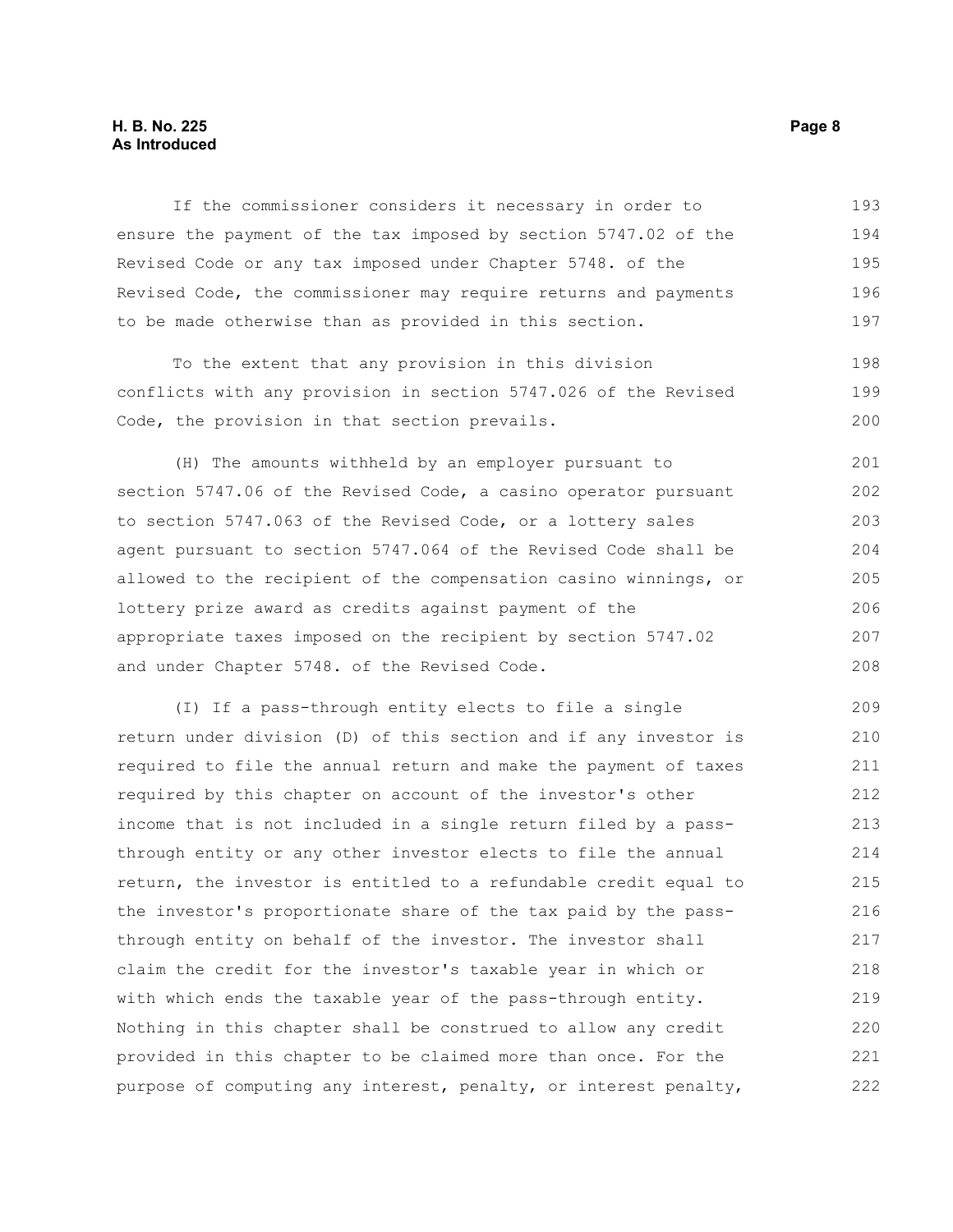the investor shall be deemed to have paid the refundable credit provided by this division on the day that the pass-through entity paid the estimated tax or the tax giving rise to the credit. 223 224 225 226

(J) The tax commissioner shall ensure that each return required to be filed under this section includes a box that the taxpayer may check to authorize a paid tax preparer who prepared the return to communicate with the department of taxation about matters pertaining to the return. The return or instructions accompanying the return shall indicate that by checking the box the taxpayer authorizes the department of taxation to contact the preparer concerning questions that arise during the processing of the return and authorizes the preparer only to provide the department with information that is missing from the return, to contact the department for information about the processing of the return or the status of the taxpayer's refund or payments, and to respond to notices about mathematical errors, offsets, or return preparation that the taxpayer has received from the department and has shown to the preparer. 227 228 229 230 231 232 233 234 235 236 237 238 239 240 241

(K) The tax commissioner shall permit individual taxpayers to instruct the department of taxation to cause any refund of overpaid taxes to be deposited directly into a checking account, savings account, or an individual retirement account or individual retirement annuity, or preexisting college savings plan or program account offered by the Ohio tuition trust authority under Chapter 3334. of the Revised Code, as designated by the taxpayer, when the taxpayer files the annual return required by this section electronically. 242 243 244 245 246 247 248 249 250

(L) A taxpayer claiming the deduction under division (A) (31) of section 5747.01 of the Revised Code for a taxable year 251 252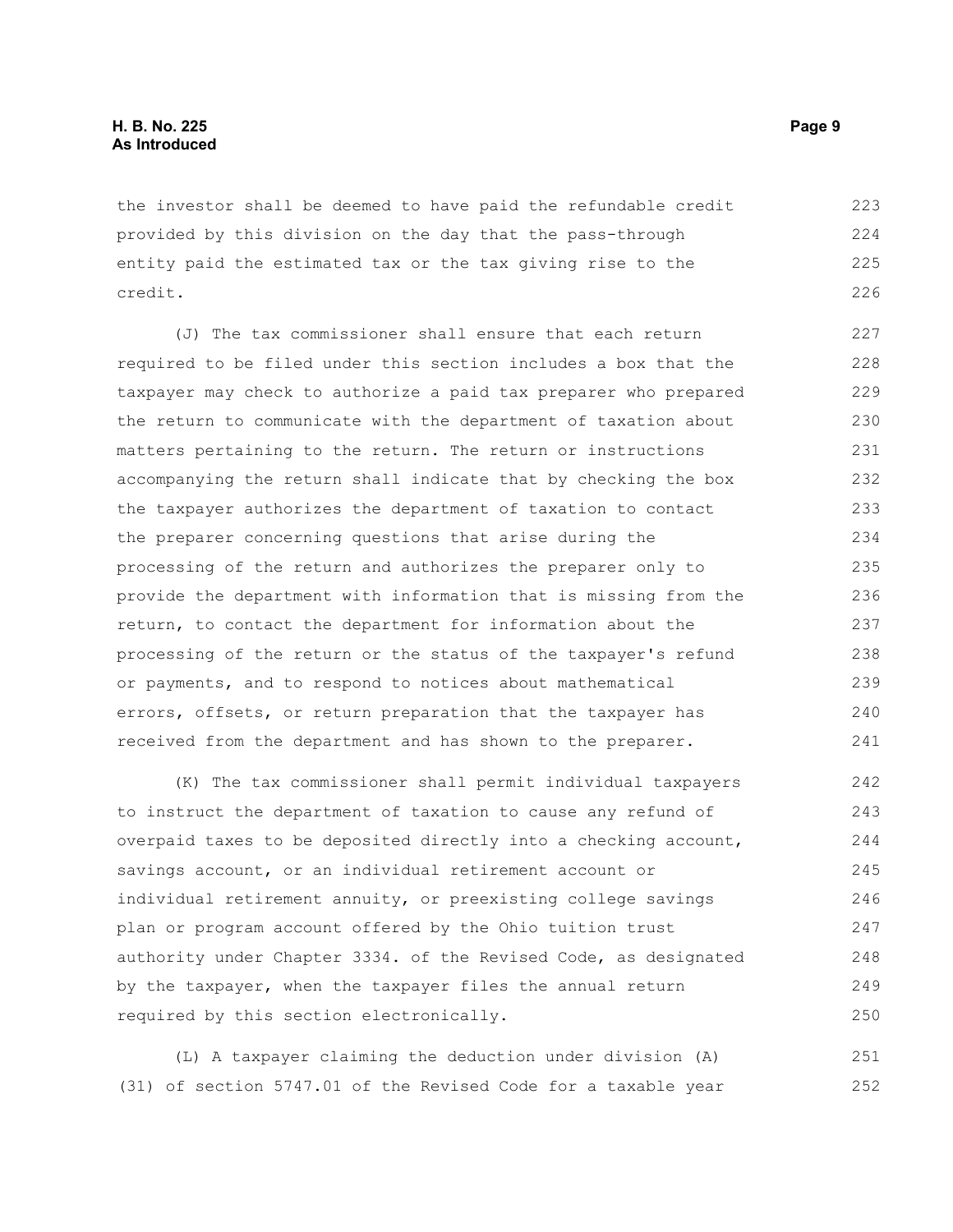#### **H. B. No. 225 Page 10 As Introduced**

shall indicate on the taxpayer's return the north American industry classification system code of each business or professional activity from which the taxpayer's business income was derived. The tax commissioner shall provide space on the return for this purpose and shall prescribe, by rule adopted in accordance with Chapter 119. of the Revised Code, the manner by which such a taxpayer shall determine the taxpayer's proper classification codes and business or professional activities from which the taxpayer derives business income. (M) The tax commissioner may adopt rules to administer this section. **Sec. 5747.31.** (A) As used in this section: (1) "Firefighter" means an individual who is authorized to act as a firefighter under section 3737.66 of the Revised Code, who serves as a firefighter for a nonprofit fire company or for the fire department of a municipal corporation, township, township fire district, or joint fire district. (2) "Emergency medical technician" means an individual who is an emergency medical technician-basic, emergency medical technician-intermediate, emergency medical technician-paramedic, or a first responder and who provides emergency medical services for an emergency medical service organization of a political subdivision. Terms used in division (A)(2) of this section have the same meanings as in section 4765.01 of the Revised Code. (3) "Peace officer" has the same meaning as in section 2935.01 of the Revised Code. (4) "Volunteer emergency responder" means a firefighter, emergency medical technician, or peace officer who serves as a volunteer in that capacity for a public agency, nonprofit fire 253 254 255 256 257 258 259 260 261 262 263 264 265 266 267 268 269 270 271 272 273 274 275 276 277 278 279 280 281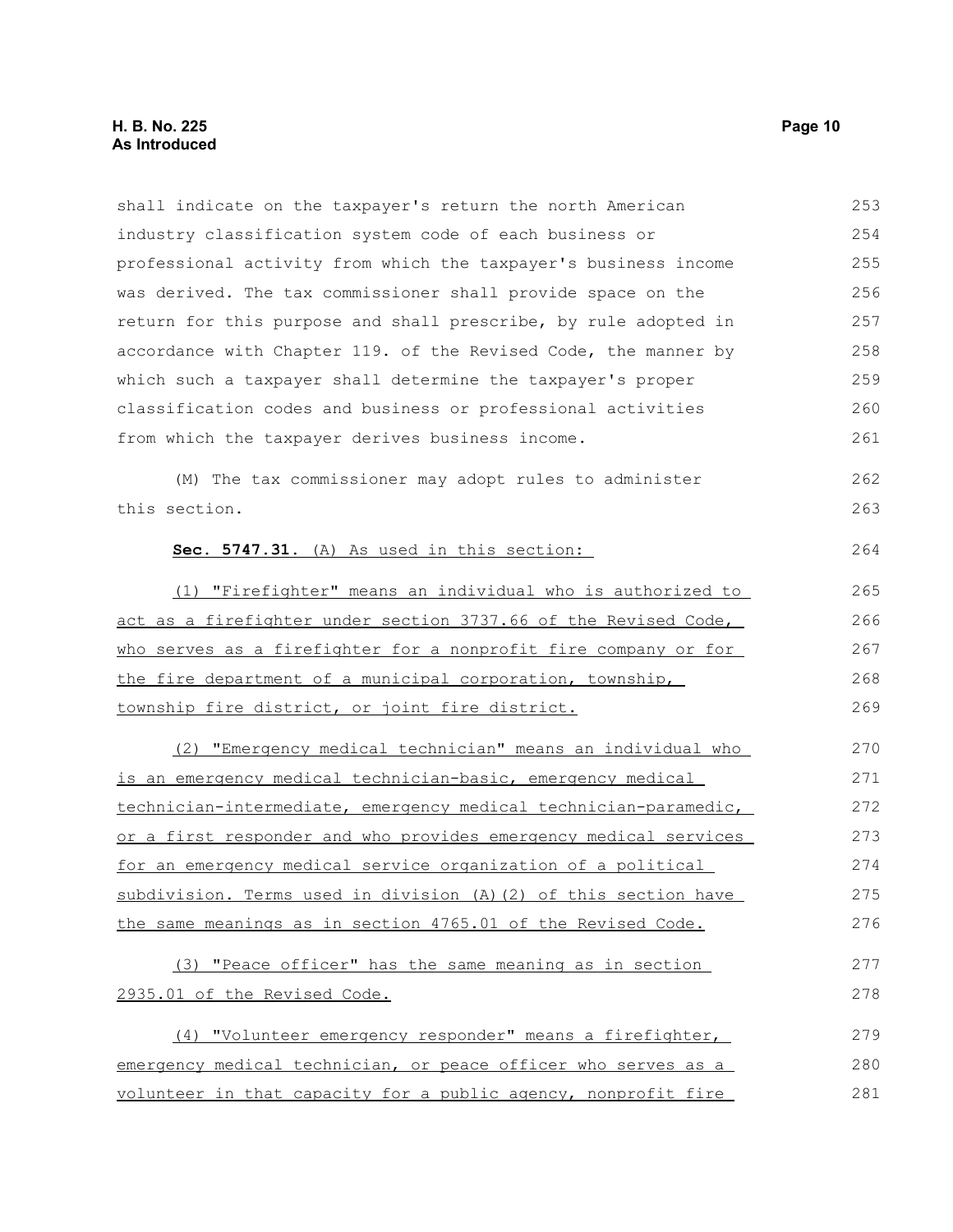| company, fire department, or emergency medical service           | 282 |
|------------------------------------------------------------------|-----|
| organization and meets either of the following requirements in   | 283 |
| the calendar year that ends in the individual's taxable year:    | 284 |
| (a) The firefighter, emergency medical technician, or            | 285 |
| peace officer, while serving as a volunteer in that capacity,    | 286 |
| went on at least ten per cent of the emergency response runs of  | 287 |
| the public agency, fire company, fire department, or emergency   | 288 |
| medical service organization for the year.                       | 289 |
| (b) Of the total number of days on which volunteers              | 290 |
| performed services other than responding to emergency calls      | 291 |
| during the year, the firefighter, emergency medical technician,  | 292 |
| or peace officer, while serving as a volunteer in that capacity, | 293 |
| participated in performing such other services on at least ten   | 294 |
| per cent of those days.                                          | 295 |
| (5) "Volunteer service years" means the total number of          | 296 |
| calendar years during which a taxpayer met the qualifications of | 297 |
| a volunteer emergency responder. The number shall be computed as | 298 |
| of, and including, the last day of the taxpayer's taxable year   | 299 |
| for which the credit is claimed.                                 | 300 |
| (B) A refundable credit is allowed against the taxpayer's        | 301 |
| aggregate income tax liability under section 5747.02 of the      | 302 |
| Revised Code for a taxpayer who qualifies as a volunteer         | 303 |
| emergency responder for the taxpayer's taxable year. The amount  | 304 |
| of the credit for a taxable year equals one of the following:    | 305 |
| (1) Five hundred dollars if the taxpayer has at least one        | 306 |
| and not more than five volunteer service years;                  | 307 |
| (2) One thousand dollars if the taxpayer has at least six        | 308 |
| and not more than ten volunteer service years;                   | 309 |
| (3) Two thousand dollars if the taxpayer has at least            | 310 |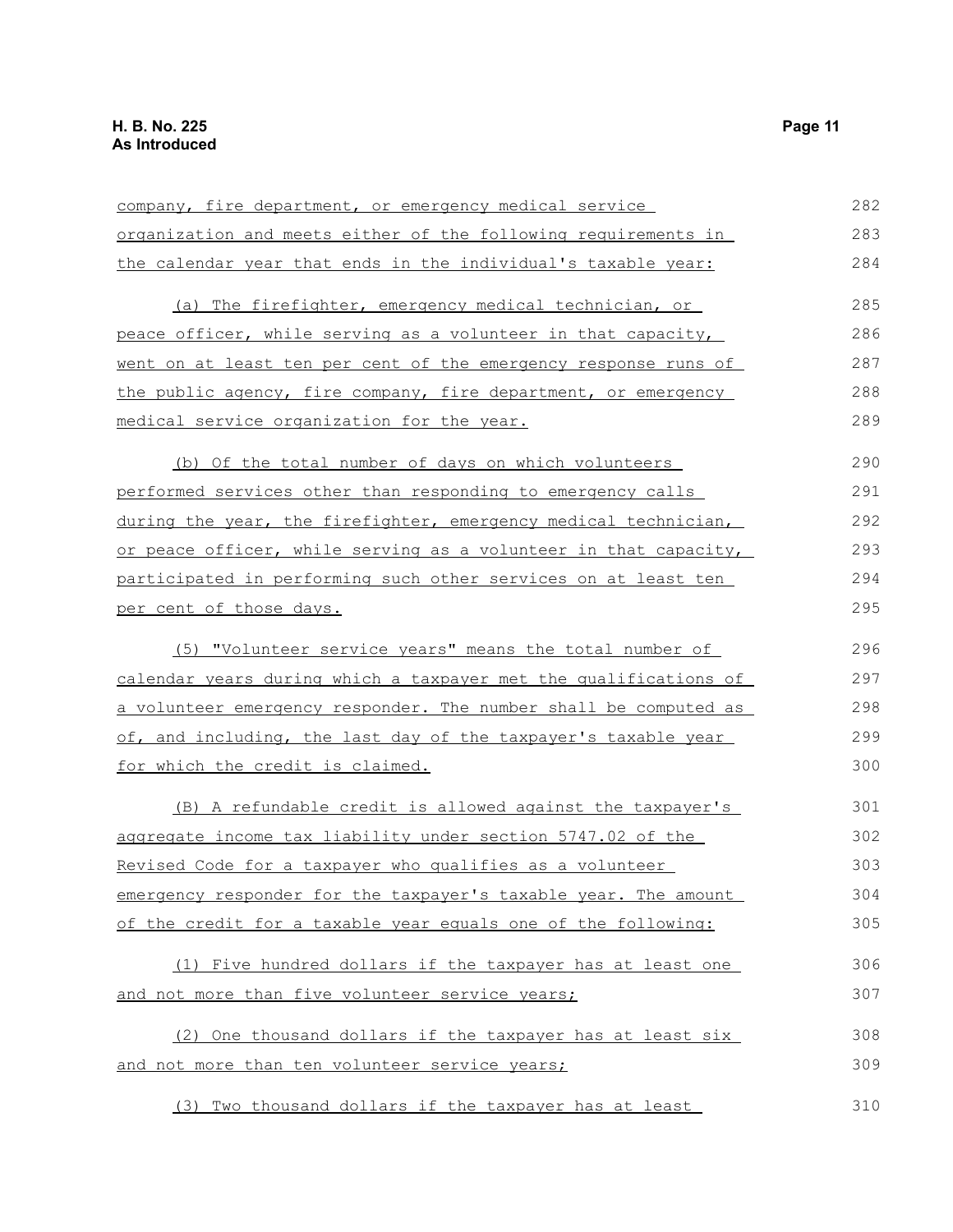#### eleven volunteer service years.

The credit shall be claimed in the order required under section 5747.98 of the Revised Code. If the credit exceeds the amount of tax otherwise due after subtracting the amount of all other credits claimed in that order, the excess shall be refunded to the taxpayer. 312 313 314 315 316

(C) The head of the public agency, fire company, fire department, or emergency medical service organization with which the taxpayer serves in the taxpayer's capacity as a volunteer emergency responder shall provide to the taxpayer documentation attesting to the number of volunteer service years in which the taxpayer served as a volunteer emergency responder, including documentation showing that the taxpayer met the requirements of division (A)(4)(a) or (b) of this section for each such year. Upon request, the taxpayer shall provide such documentation to the tax commissioner. 317 318 319 320 321 322 323 324 325 326

**Sec. 5747.98.** (A) To provide a uniform procedure for calculating a taxpayer's aggregate tax liability under section 5747.02 of the Revised Code, a taxpayer shall claim any credits to which the taxpayer is entitled in the following order: 327 328 329 330

Either the retirement income credit under division (B) of section 5747.055 of the Revised Code or the lump sum retirement income credits under divisions  $(C)$ ,  $(D)$ , and  $(E)$  of that section;

Either the senior citizen credit under division (F) of section 5747.055 of the Revised Code or the lump sum distribution credit under division (G) of that section; 335 336 337

The dependent care credit under section 5747.054 of the Revised Code; 338 339

311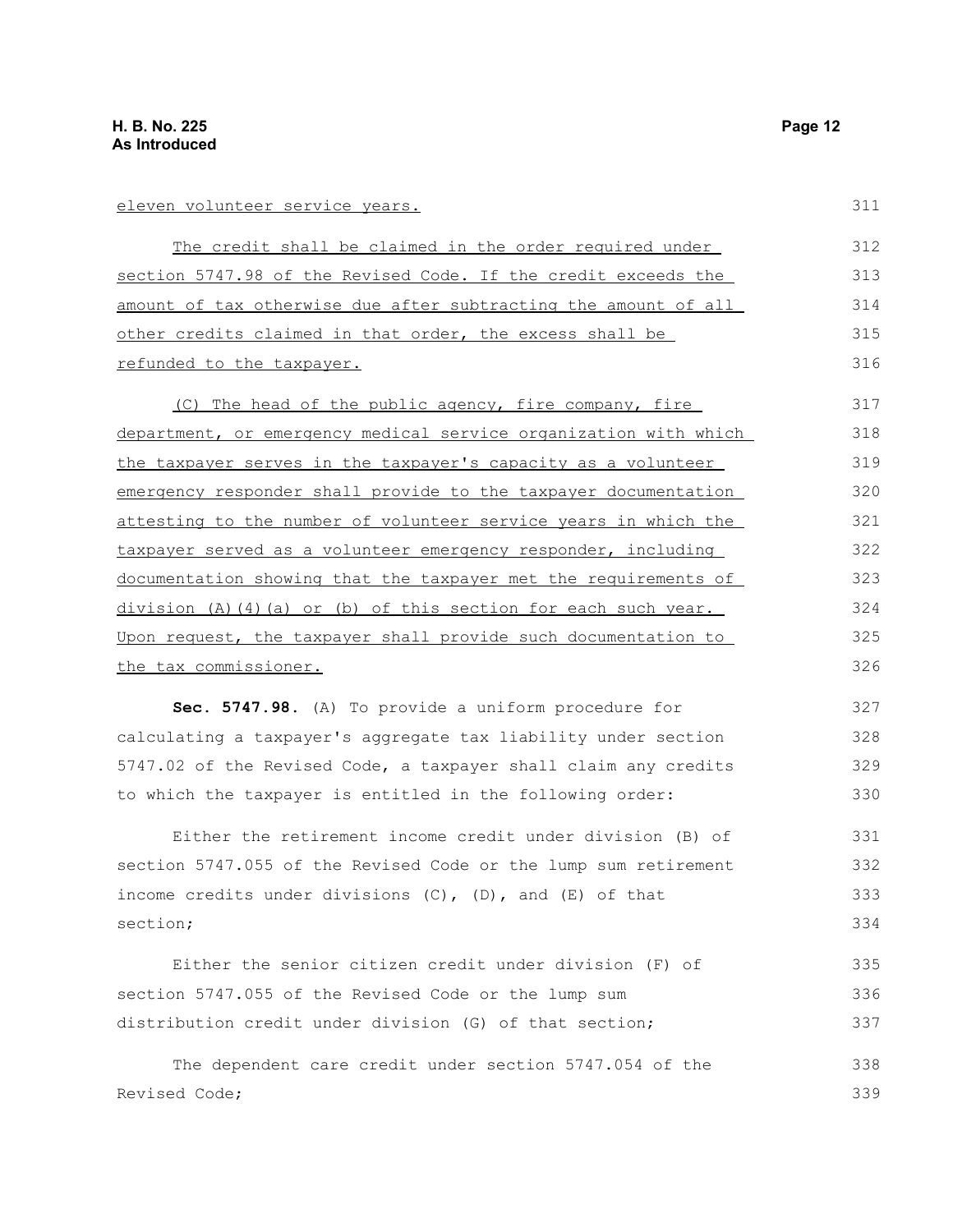| The credit for displaced workers who pay for job training  | 340 |
|------------------------------------------------------------|-----|
| under section 5747.27 of the Revised Code;                 | 341 |
| The campaign contribution credit under section 5747.29 of  | 342 |
| the Revised Code;                                          | 343 |
| The twenty-dollar personal exemption credit under section  | 344 |
| 5747.022 of the Revised Code;                              | 345 |
| The joint filing credit under division (G) of section      | 346 |
| 5747.05 of the Revised Code;                               | 347 |
| The earned income credit under section 5747.71 of the      | 348 |
| Revised Code;                                              | 349 |
| The credit for adoption of a minor child under section     | 350 |
| 5747.37 of the Revised Code;                               | 351 |
| The nonrefundable job retention credit under division (B)  | 352 |
| of section 5747.058 of the Revised Code;                   | 353 |
| The enterprise zone credit under section 5709.66 of the    | 354 |
| Revised Code;                                              |     |
| The credit for purchases of qualifying grape production    | 356 |
| property under section 5747.28 of the Revised Code;        | 357 |
| The small business investment credit under section 5747.81 | 358 |
| of the Revised Code;                                       | 359 |
| The nonrefundable lead abatement credit under section      | 360 |
| 5747.26 of the Revised Code;                               | 361 |
| The opportunity zone investment credit under section       | 362 |
| 122.84 of the Revised Code;                                | 363 |
| The enterprise zone credits under section 5709.65 of the   | 364 |
| Revised Code;                                              | 365 |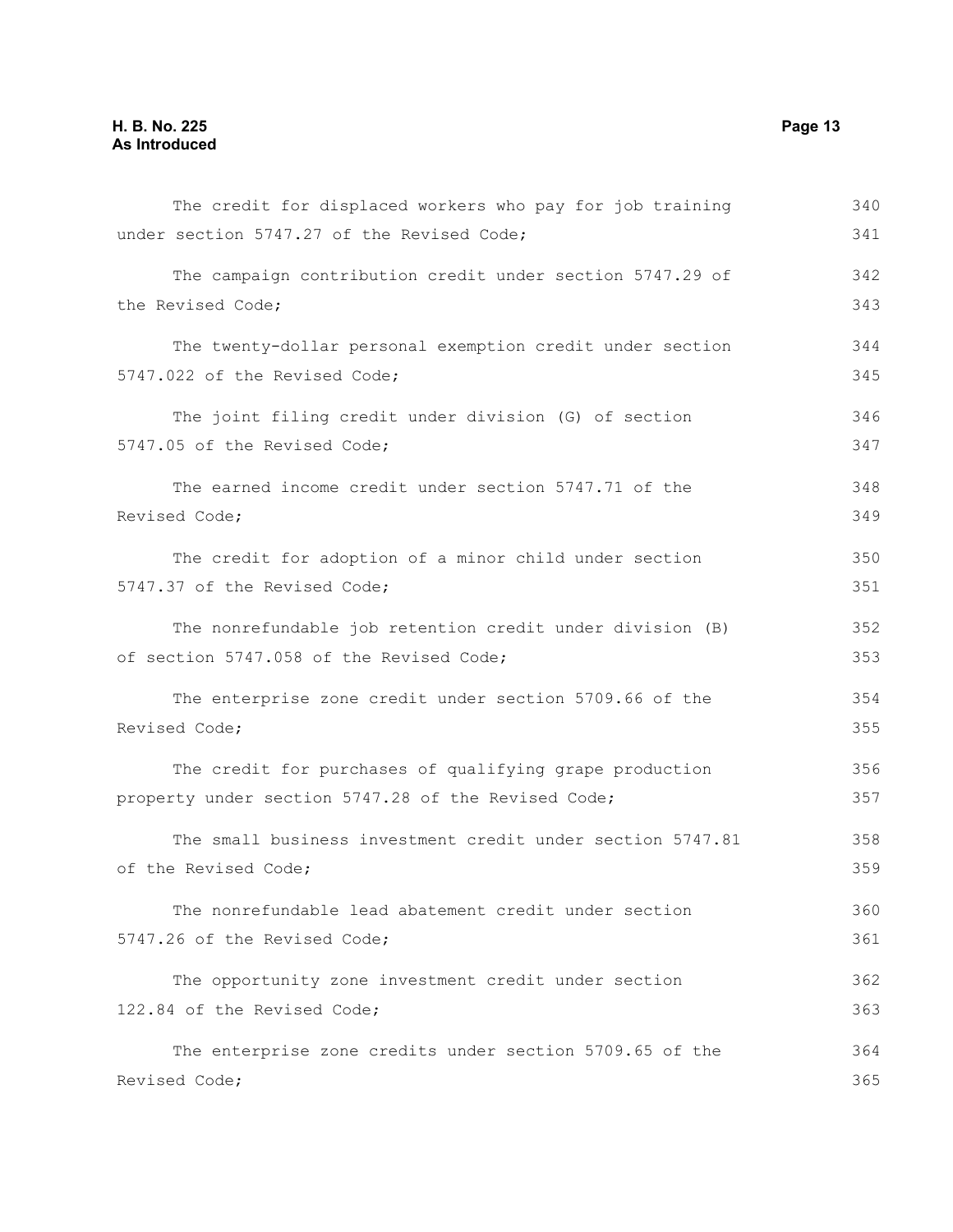| The research and development credit under section 5747.331       | 366 |
|------------------------------------------------------------------|-----|
| of the Revised Code;                                             | 367 |
| The credit for rehabilitating a historic building under          | 368 |
| section 5747.76 of the Revised Code;                             | 369 |
| The nonresident credit under division (A) of section             | 370 |
| 5747.05 of the Revised Code;                                     | 371 |
| The credit for a resident's out-of-state income under            | 372 |
| division (B) of section 5747.05 of the Revised Code;             | 373 |
| The refundable motion picture and broadway theatrical            | 374 |
| production credit under section 5747.66 of the Revised Code;     | 375 |
| The refundable jobs creation credit or job retention             | 376 |
| credit under division (A) of section 5747.058 of the Revised     |     |
| Code;                                                            | 378 |
| The refundable credit for taxes paid by a qualifying             | 379 |
| entity granted under section 5747.059 of the Revised Code;       | 380 |
| The refundable credits for taxes paid by a qualifying            | 381 |
| pass-through entity granted under division (I) of section        | 382 |
| 5747.08 of the Revised Code;                                     | 383 |
| The refundable credit under section 5747.80 of the Revised       | 384 |
| Code for losses on loans made to the Ohio venture capital        | 385 |
| program under sections 150.01 to 150.10 of the Revised Code;     | 386 |
| The refundable credit for rehabilitating a historic              | 387 |
| building under section 5747.76 of the Revised Code.              | 388 |
| The refundable credit for volunteer emergency responders         | 389 |
| under section 5747.31 of the Revised Code.                       | 390 |
| (B) For any credit, except the refundable credits                | 391 |
| enumerated in this section and the credit granted under division | 392 |